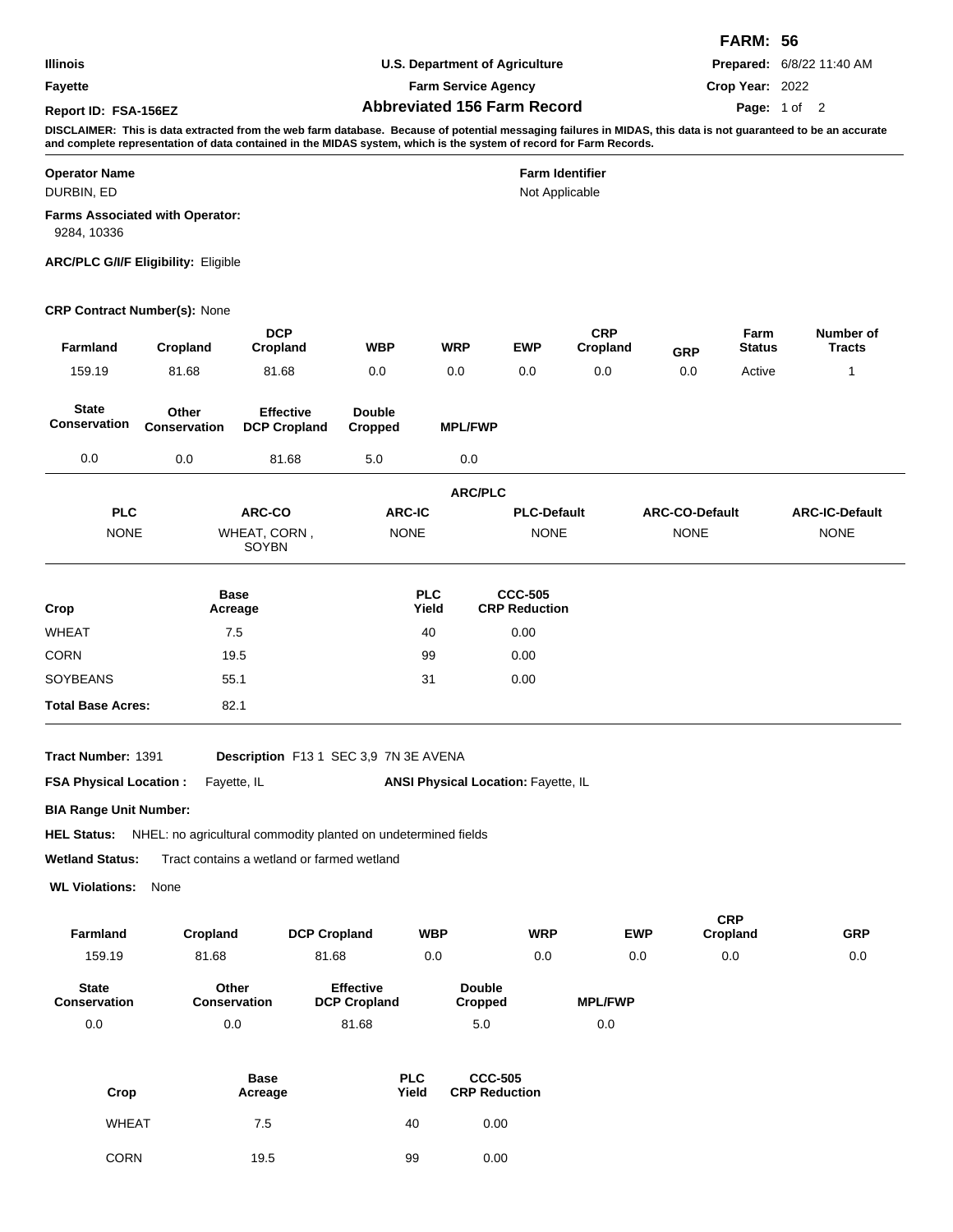|                      |                                                                                                                                                                  | <b>FARM: 56</b>                  |
|----------------------|------------------------------------------------------------------------------------------------------------------------------------------------------------------|----------------------------------|
| <b>Illinois</b>      | U.S. Department of Agriculture                                                                                                                                   | <b>Prepared: 6/8/22 11:40 AM</b> |
| <b>Fayette</b>       | <b>Farm Service Agency</b>                                                                                                                                       | Crop Year: 2022                  |
| Report ID: FSA-156EZ | <b>Abbreviated 156 Farm Record</b>                                                                                                                               | <b>Page:</b> $2 \text{ of } 2$   |
|                      | DICCLAIMED: This is dots extracted from the web form detabase. Peopuse of notestial messaging follures in MIDAC, this data is not guaranteed to be an acquirete. |                                  |

| Crop                                                                      | <b>Base</b><br>Acreage | <b>PLC</b><br>Yield | <b>CCC-505</b><br><b>CRP Reduction</b> |
|---------------------------------------------------------------------------|------------------------|---------------------|----------------------------------------|
| SOYBEANS                                                                  | 55.1                   | 31                  | 0.00                                   |
| <b>Total Base Acres:</b>                                                  | 82.1                   |                     |                                        |
| Owners: JORDAN D LEWIS JR LIVING TRUST<br><b>Other Producers:</b><br>None |                        |                     |                                        |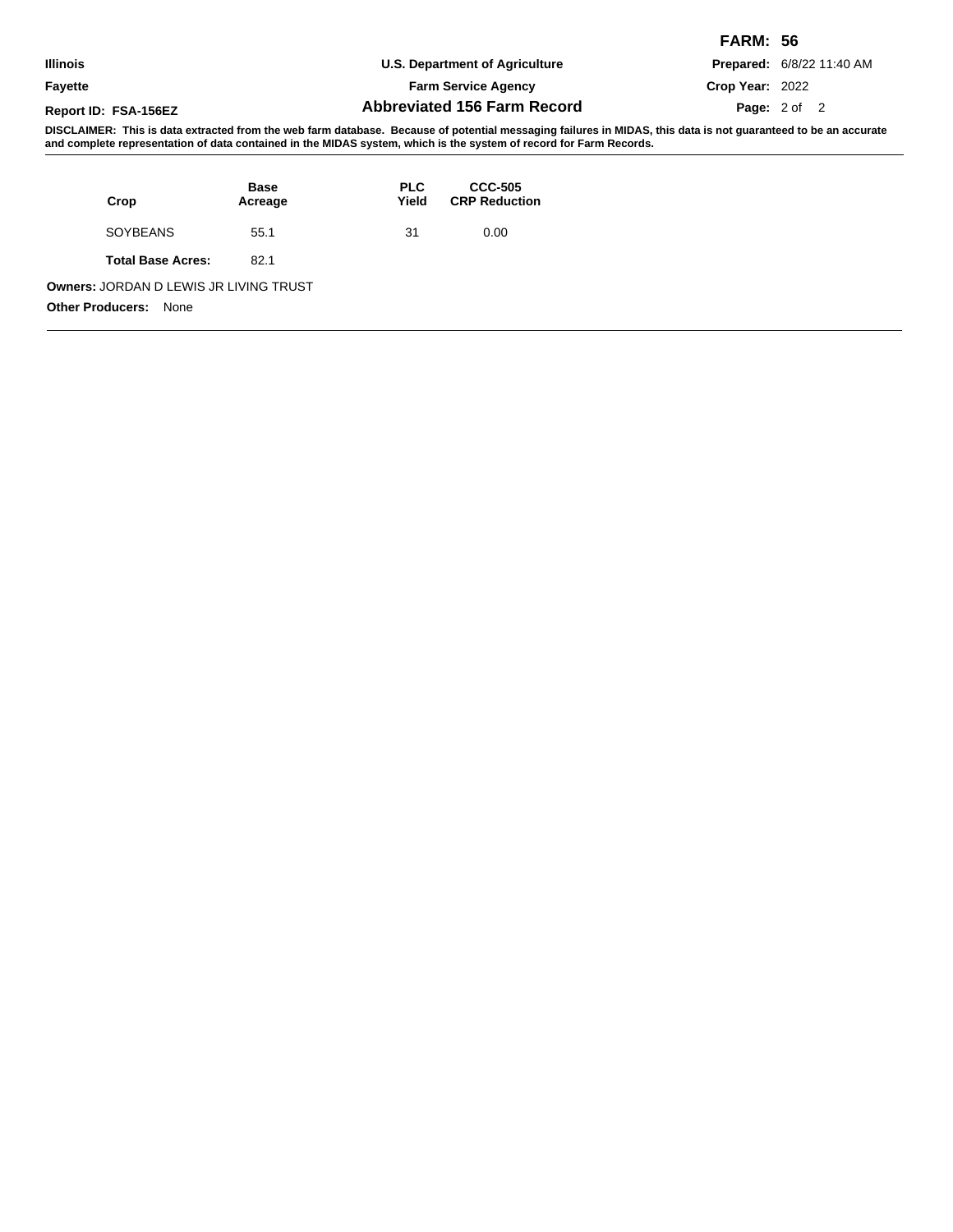|                      |                                                                                                                                                                     | <b>FARM: 1501</b>                |
|----------------------|---------------------------------------------------------------------------------------------------------------------------------------------------------------------|----------------------------------|
| <b>Illinois</b>      | U.S. Department of Agriculture                                                                                                                                      | <b>Prepared: 6/8/22 11:40 AM</b> |
| Fayette              | <b>Farm Service Agency</b>                                                                                                                                          | Crop Year: 2022                  |
| Report ID: FSA-156EZ | <b>Abbreviated 156 Farm Record</b>                                                                                                                                  | Page: 1 of 2                     |
|                      | DIOOLAIMED. This is data coincited from the cool from database. Descores of actential measurement follows in MIDAO, this data is not morement of the best corrected |                                  |

Not Applicable

#### **Operator Name Farm Identifier**

CHARLES R DURBIN TRUST

#### **Farms Associated with Operator:**

163, 1286, 6929, 10368, 10844, 11014, 11101

#### **ARC/PLC G/I/F Eligibility:** Eligible

#### **CRP Contract Number(s):** None

| Farmland                     | Cropland              | <b>DCP</b><br>Cropland                  | <b>WBP</b>               | <b>WRP</b>          | <b>EWP</b>                             | <b>CRP</b><br>Cropland | <b>GRP</b>            | Farm<br><b>Status</b> | Number of<br><b>Tracts</b> |
|------------------------------|-----------------------|-----------------------------------------|--------------------------|---------------------|----------------------------------------|------------------------|-----------------------|-----------------------|----------------------------|
| 80.93                        | 33.81                 | 33.81                                   | 0.0                      | 0.0                 | 0.0                                    | 0.0                    | 0.0                   | Active                | 1                          |
| <b>State</b><br>Conservation | Other<br>Conservation | <b>Effective</b><br><b>DCP Cropland</b> | <b>Double</b><br>Cropped | <b>MPL/FWP</b>      |                                        |                        |                       |                       |                            |
| 0.0                          | 0.0                   | 33.81                                   | 0.0                      | 0.0                 |                                        |                        |                       |                       |                            |
|                              |                       |                                         |                          |                     | <b>ARC/PLC</b>                         |                        |                       |                       |                            |
| <b>PLC</b>                   |                       | ARC-CO                                  | <b>ARC-IC</b>            |                     | <b>PLC-Default</b>                     |                        | <b>ARC-CO-Default</b> |                       | <b>ARC-IC-Default</b>      |
| <b>NONE</b>                  |                       | WHEAT, CORN,<br>SOYBN                   | <b>NONE</b>              |                     | <b>NONE</b>                            |                        | <b>NONE</b>           |                       | <b>NONE</b>                |
| Crop                         |                       | <b>Base</b><br>Acreage                  |                          | <b>PLC</b><br>Yield | <b>CCC-505</b><br><b>CRP Reduction</b> |                        |                       |                       |                            |
| <b>WHEAT</b>                 |                       | 0.68                                    |                          | 47                  | 0.00                                   |                        |                       |                       |                            |
| <b>CORN</b>                  |                       | 11.11                                   |                          | 102                 | 0.00                                   |                        |                       |                       |                            |
| <b>SOYBEANS</b>              |                       | 4.61                                    |                          | 38                  | 0.00                                   |                        |                       |                       |                            |
| <b>Total Base Acres:</b>     |                       | 16.4                                    |                          |                     |                                        |                        |                       |                       |                            |

**Tract Number:**

1202 **Description** E13 2 SEC 27 8N 3E LOUDON

**FSA Physical Location :** Fayette, IL

ANSI Physical Location: Fayette, IL

**BIA Range Unit Number:**

HEL Status: NHEL: no agricultural commodity planted on undetermined fields

**Wetland Status:** Wetland determinations not complete

**WL Violations:** None

| <b>Farmland</b>              | Cropland                     | <b>DCP Cropland</b>                     | <b>WBP</b>               | <b>WRP</b> | <b>EWP</b>     | <b>CRP</b><br>Cropland | <b>GRP</b> |
|------------------------------|------------------------------|-----------------------------------------|--------------------------|------------|----------------|------------------------|------------|
| 80.93                        | 33.81                        | 33.81                                   | 0.0                      | 0.0        | 0.0            | 0.0                    | 0.0        |
| <b>State</b><br>Conservation | Other<br><b>Conservation</b> | <b>Effective</b><br><b>DCP Cropland</b> | <b>Double</b><br>Cropped |            | <b>MPL/FWP</b> |                        |            |
| 0.0                          | 0.0                          | 33.81                                   | 0.0                      |            | 0.0            |                        |            |

| Crop         | <b>Base</b><br>Acreage | <b>PLC</b><br>Yield | <b>CCC-505</b><br><b>CRP Reduction</b> |
|--------------|------------------------|---------------------|----------------------------------------|
| <b>WHEAT</b> | 0.68                   | 47                  | 0.00                                   |
| <b>CORN</b>  | 11.11                  | 102                 | 0.00                                   |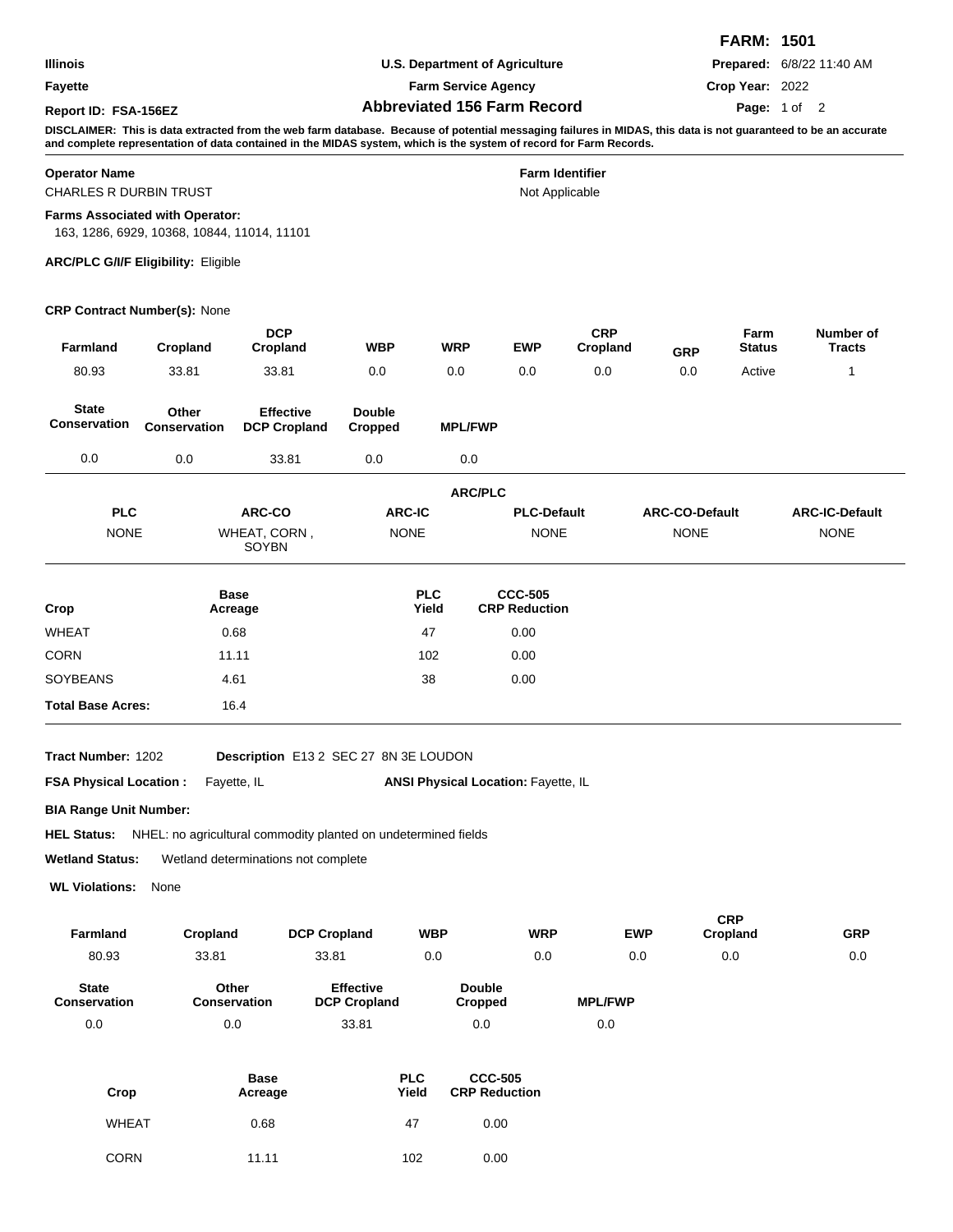|                      |                                                                                                                      | <b>FARM: 1501</b>                |
|----------------------|----------------------------------------------------------------------------------------------------------------------|----------------------------------|
| <b>Illinois</b>      | U.S. Department of Agriculture                                                                                       | <b>Prepared: 6/8/22 11:40 AM</b> |
| Fayette              | <b>Farm Service Agency</b>                                                                                           | Crop Year: 2022                  |
| Report ID: FSA-156EZ | <b>Abbreviated 156 Farm Record</b>                                                                                   | <b>Page:</b> $2 \text{ of } 2$   |
|                      | NIAALAINEN TIRRA LASSASTASSA LASSA SELLEST NYISSÄ NYISSÄ SASARITSISSA KUISSA NYISSÄ ARSIISSA SISSASSA LASTISSA SISSA |                                  |

| Crop                                                                      | <b>Base</b><br>Acreage | <b>PLC</b><br>Yield | <b>CCC-505</b><br><b>CRP Reduction</b> |
|---------------------------------------------------------------------------|------------------------|---------------------|----------------------------------------|
| SOYBEANS                                                                  | 4.61                   | 38                  | 0.00                                   |
| <b>Total Base Acres:</b>                                                  | 16.4                   |                     |                                        |
| Owners: JORDAN D LEWIS JR LIVING TRUST<br><b>Other Producers:</b><br>None |                        |                     |                                        |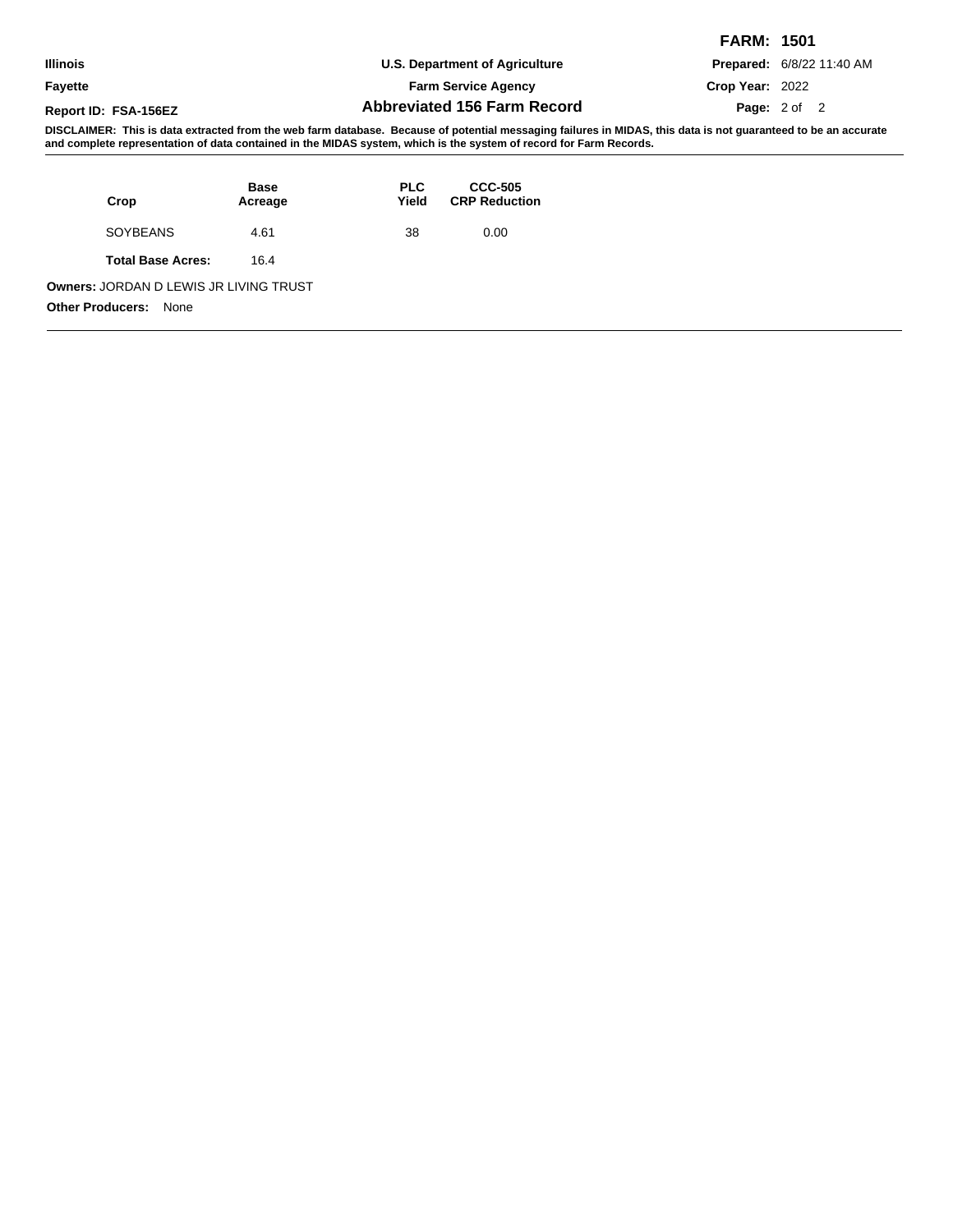**Fayette**

**U.S. Department of Agriculture**

**Farm Service Agency**

**Abbreviated 156 Farm Record Report ID: FSA-156EZ Page:**

**FARM: 1749 Prepared:** 6/8/22 11:40 AM

**Crop Year:** 2022

## Page: 1 of 2

**DISCLAIMER: This is data extracted from the web farm database. Because of potential messaging failures in MIDAS, this data is not guaranteed to be an accurate and complete representation of data contained in the MIDAS system, which is the system of record for Farm Records.**

| <b>Operator Name</b>                                                   | <b>Farm Identifier</b> |
|------------------------------------------------------------------------|------------------------|
| KOBERLEIN, ROSS                                                        | Not Applicable         |
| <b>Farms Associated with Operator:</b><br>5689, 6685, 8375, 9667, 9668 |                        |

**ARC/PLC G/I/F Eligibility:** Eligible

# **CRP Contract Number(s):** None

| Farmland                                                                             | Cropland                     | <b>DCP</b><br>Cropland                                                   | WBP                                     | WRP                                        | <b>EWP</b>                             | <b>CRP</b><br>Cropland | <b>GRP</b>            | Farm<br><b>Status</b>  | Number of<br><b>Tracts</b> |
|--------------------------------------------------------------------------------------|------------------------------|--------------------------------------------------------------------------|-----------------------------------------|--------------------------------------------|----------------------------------------|------------------------|-----------------------|------------------------|----------------------------|
| 315.46                                                                               | 269.68                       | 269.68                                                                   | 0.0                                     | 0.0                                        | 0.0                                    | 0.0                    | 0.0                   | Active                 | $\mathbf{1}$               |
| <b>State</b><br>Conservation                                                         | Other<br><b>Conservation</b> | <b>Effective</b><br><b>DCP Cropland</b>                                  | <b>Double</b><br>Cropped                | <b>MPL/FWP</b>                             |                                        |                        |                       |                        |                            |
| 0.0                                                                                  | 0.0                          | 269.68                                                                   | 0.0                                     | 0.0                                        |                                        |                        |                       |                        |                            |
|                                                                                      |                              |                                                                          |                                         | <b>ARC/PLC</b>                             |                                        |                        |                       |                        |                            |
| <b>PLC</b>                                                                           |                              | ARC-CO                                                                   | <b>ARC-IC</b>                           |                                            | <b>PLC-Default</b>                     |                        | <b>ARC-CO-Default</b> |                        | <b>ARC-IC-Default</b>      |
| <b>NONE</b>                                                                          |                              | CORN, SOYBN                                                              | <b>NONE</b>                             |                                            | <b>NONE</b>                            |                        | <b>NONE</b>           |                        | <b>NONE</b>                |
| Crop                                                                                 |                              | <b>Base</b><br>Acreage                                                   |                                         | <b>PLC</b><br>Yield                        | <b>CCC-505</b><br><b>CRP Reduction</b> |                        |                       |                        |                            |
| <b>CORN</b>                                                                          |                              | 134.15                                                                   |                                         | 137                                        | 0.00                                   |                        |                       |                        |                            |
| <b>SOYBEANS</b>                                                                      |                              | 134.15                                                                   |                                         | 44                                         | 0.00                                   |                        |                       |                        |                            |
| <b>Total Base Acres:</b>                                                             |                              | 268.3                                                                    |                                         |                                            |                                        |                        |                       |                        |                            |
| Tract Number: 3178<br><b>FSA Physical Location:</b><br><b>BIA Range Unit Number:</b> |                              | Description 111 6 SEC 7,12,13 6N 3E & 2E OTEGO, WHEATLAND<br>Fayette, IL |                                         | <b>ANSI Physical Location: Fayette, IL</b> |                                        |                        |                       |                        |                            |
| <b>HEL Status:</b>                                                                   |                              | NHEL: no agricultural commodity planted on undetermined fields           |                                         |                                            |                                        |                        |                       |                        |                            |
| <b>Wetland Status:</b>                                                               |                              | Tract contains a wetland or farmed wetland                               |                                         |                                            |                                        |                        |                       |                        |                            |
| <b>WL Violations:</b> None                                                           |                              |                                                                          |                                         |                                            |                                        |                        |                       |                        |                            |
| Farmland                                                                             | Cropland                     | <b>DCP Cropland</b>                                                      |                                         | <b>WBP</b>                                 | <b>WRP</b>                             |                        | <b>EWP</b>            | <b>CRP</b><br>Cropland | <b>GRP</b>                 |
| 315.46                                                                               | 269.68                       | 269.68                                                                   |                                         | 0.0                                        | 0.0                                    |                        | 0.0                   | 0.0                    | 0.0                        |
| <b>State</b><br>Conservation                                                         |                              | Other<br>Conservation                                                    | <b>Effective</b><br><b>DCP Cropland</b> | <b>Double</b><br><b>Cropped</b>            |                                        | <b>MPL/FWP</b>         |                       |                        |                            |
| 0.0                                                                                  |                              | 0.0                                                                      | 269.68                                  | 0.0                                        |                                        | 0.0                    |                       |                        |                            |
| Crop                                                                                 |                              | <b>Base</b><br>Acreage                                                   | <b>PLC</b><br>Yield                     |                                            | <b>CCC-505</b><br><b>CRP Reduction</b> |                        |                       |                        |                            |
| <b>CORN</b>                                                                          |                              | 134.15                                                                   | 137                                     |                                            | 0.00                                   |                        |                       |                        |                            |
|                                                                                      | <b>SOYBEANS</b>              | 134.15                                                                   | 44                                      |                                            | 0.00                                   |                        |                       |                        |                            |

**Total Base Acres:** 268.3

**Owners:** JORDAN D LEWIS JR LIVING TRUST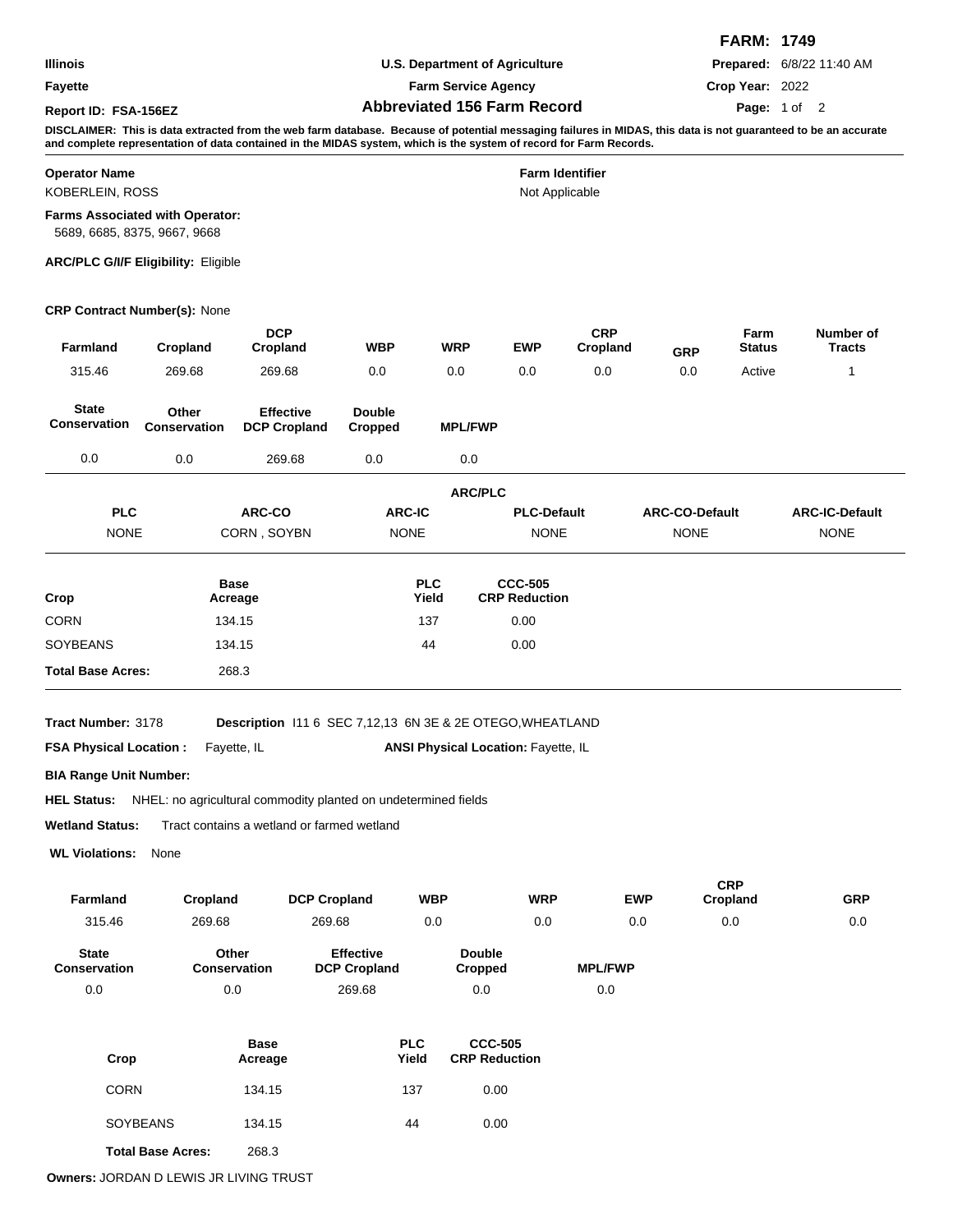**Fayette**

**U.S. Department of Agriculture**

**Farm Service Agency**

**Abbreviated 156 Farm Record Report ID: FSA-156EZ Page:**

**FARM: 1749 Prepared:** 6/8/22 11:40 AM **Crop Year:** 2022

**Page:** 2 of 2

**DISCLAIMER: This is data extracted from the web farm database. Because of potential messaging failures in MIDAS, this data is not guaranteed to be an accurate and complete representation of data contained in the MIDAS system, which is the system of record for Farm Records.**

**Other Producers:** KOBERLEIN, LARRY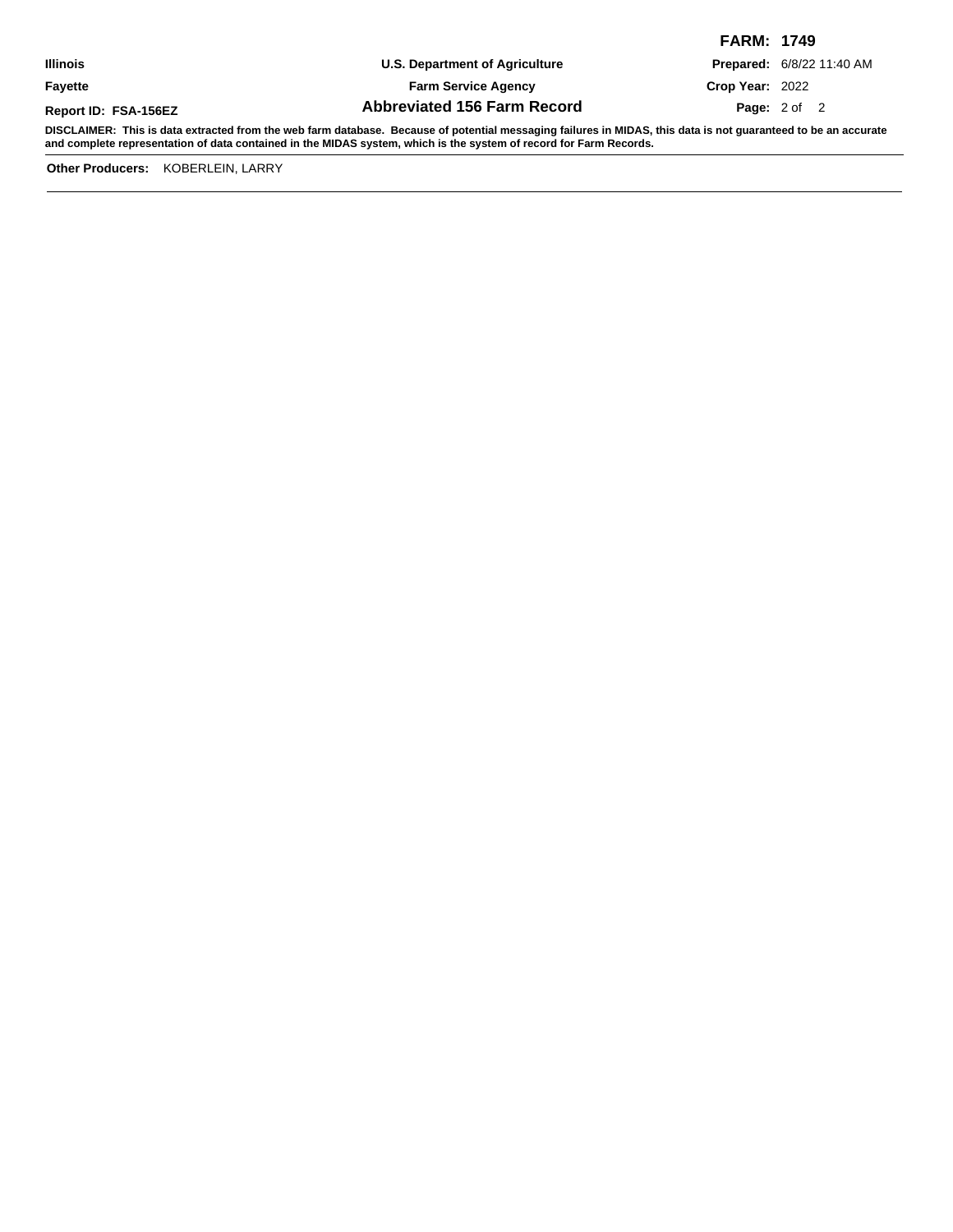|                      |                                    | <b>FARM: 11377</b>               |
|----------------------|------------------------------------|----------------------------------|
| <b>Illinois</b>      | U.S. Department of Agriculture     | <b>Prepared: 6/8/22 11:40 AM</b> |
| <b>Favette</b>       | <b>Farm Service Agency</b>         | Crop Year: 2022                  |
| Report ID: FSA-156EZ | <b>Abbreviated 156 Farm Record</b> | Page: 1 of 2                     |

#### **Operator Name Farm Identifier Recon Number** SCHWARM FARMS LLC - AG OPERATIONS 2018 - 14

**Farms Associated with Operator:**

1106, 1151, 1236, 2391, 2506, 2923, 2990, 4370, 6313, 7017, 7171, 7586, 8400, 8974, 10643, 10809, 10948, 10949, 11310, 11622, 11833

**ARC/PLC G/I/F Eligibility:** Eligible

#### **CRP Contract Number(s):** None

| <b>Farmland</b>                     | Cropland                     | <b>DCP</b><br>Cropland                  | <b>WBP</b>               | <b>WRP</b>          | <b>EWP</b>                                 | <b>CRP</b><br>Cropland | <b>GRP</b>            | Farm<br><b>Status</b> | Number of<br><b>Tracts</b> |
|-------------------------------------|------------------------------|-----------------------------------------|--------------------------|---------------------|--------------------------------------------|------------------------|-----------------------|-----------------------|----------------------------|
| 120.05                              | 78.17                        | 78.17                                   | 0.0                      | 0.0                 | 0.0                                        | 0.0                    | 0.0                   | Active                | 1                          |
| <b>State</b><br><b>Conservation</b> | Other<br><b>Conservation</b> | <b>Effective</b><br><b>DCP Cropland</b> | <b>Double</b><br>Cropped | <b>MPL/FWP</b>      |                                            |                        |                       |                       |                            |
| 0.0                                 | 0.0                          | 78.17                                   | 16.1                     | 0.0                 |                                            |                        |                       |                       |                            |
|                                     |                              |                                         |                          | <b>ARC/PLC</b>      |                                            |                        |                       |                       |                            |
| <b>PLC</b>                          |                              | ARC-CO                                  | <b>ARC-IC</b>            |                     | <b>PLC-Default</b>                         |                        | <b>ARC-CO-Default</b> |                       | <b>ARC-IC-Default</b>      |
| <b>WHEAT</b>                        |                              | CORN, SORGH,<br>SOYBN                   | <b>NONE</b>              |                     | <b>NONE</b>                                |                        | <b>NONE</b>           |                       | <b>NONE</b>                |
| Crop                                |                              | <b>Base</b><br>Acreage                  |                          | <b>PLC</b><br>Yield | <b>CCC-505</b><br><b>CRP Reduction</b>     |                        |                       |                       |                            |
| <b>WHEAT</b>                        |                              | 25.5                                    |                          | 61                  | 0.00                                       |                        |                       |                       |                            |
| <b>CORN</b>                         |                              | 5.99                                    |                          | 107                 | 0.00                                       |                        |                       |                       |                            |
| <b>GRAIN SORGHUM</b>                |                              | 27.9                                    |                          | 76                  | 0.00                                       |                        |                       |                       |                            |
| <b>SOYBEANS</b>                     |                              | 31.41                                   |                          | 33                  | 0.00                                       |                        |                       |                       |                            |
| <b>Total Base Acres:</b>            |                              | 90.8                                    |                          |                     |                                            |                        |                       |                       |                            |
| Tract Number: 9437                  |                              | Description J10 2 Sec 23 6N 2E Otego    |                          |                     |                                            |                        |                       |                       |                            |
| <b>FSA Physical Location:</b>       |                              | Fayette, IL                             |                          |                     | <b>ANSI Physical Location: Fayette, IL</b> |                        |                       |                       |                            |
|                                     |                              |                                         |                          |                     |                                            |                        |                       |                       |                            |

**BIA Range Unit Number:**

|                        | <b>HEL Status:</b> NHEL: no agricultural commodity planted on undetermined fields | <b>Recon Number</b> |
|------------------------|-----------------------------------------------------------------------------------|---------------------|
| <b>Wetland Status:</b> | Wetland determinations not complete                                               | 2018 -<br>- 15      |

**WL Violations:** None

| <b>Farmland</b>                     | Cropland              | <b>DCP Cropland</b>                     | <b>WBP</b>               | <b>WRP</b> | <b>EWP</b>     | <b>CRP</b><br>Cropland | <b>GRP</b> |
|-------------------------------------|-----------------------|-----------------------------------------|--------------------------|------------|----------------|------------------------|------------|
| 120.05                              | 78.17                 | 78.17                                   | 0.0                      | 0.0        | 0.0            | 0.0                    | 0.0        |
| <b>State</b><br><b>Conservation</b> | Other<br>Conservation | <b>Effective</b><br><b>DCP Cropland</b> | <b>Double</b><br>Cropped |            | <b>MPL/FWP</b> |                        |            |
| 0.0                                 | 0.0                   | 78.17                                   | 16.1                     |            | 0.0            |                        |            |

| Crop         | <b>Base</b><br>Acreage | <b>PLC</b><br>Yield | <b>CCC-505</b><br><b>CRP Reduction</b> |
|--------------|------------------------|---------------------|----------------------------------------|
| <b>WHEAT</b> | 25.5                   | 61                  | 0.00                                   |
| <b>CORN</b>  | 5.99                   | 107                 | 0.00                                   |

0.0 0.0 78.17 16.1